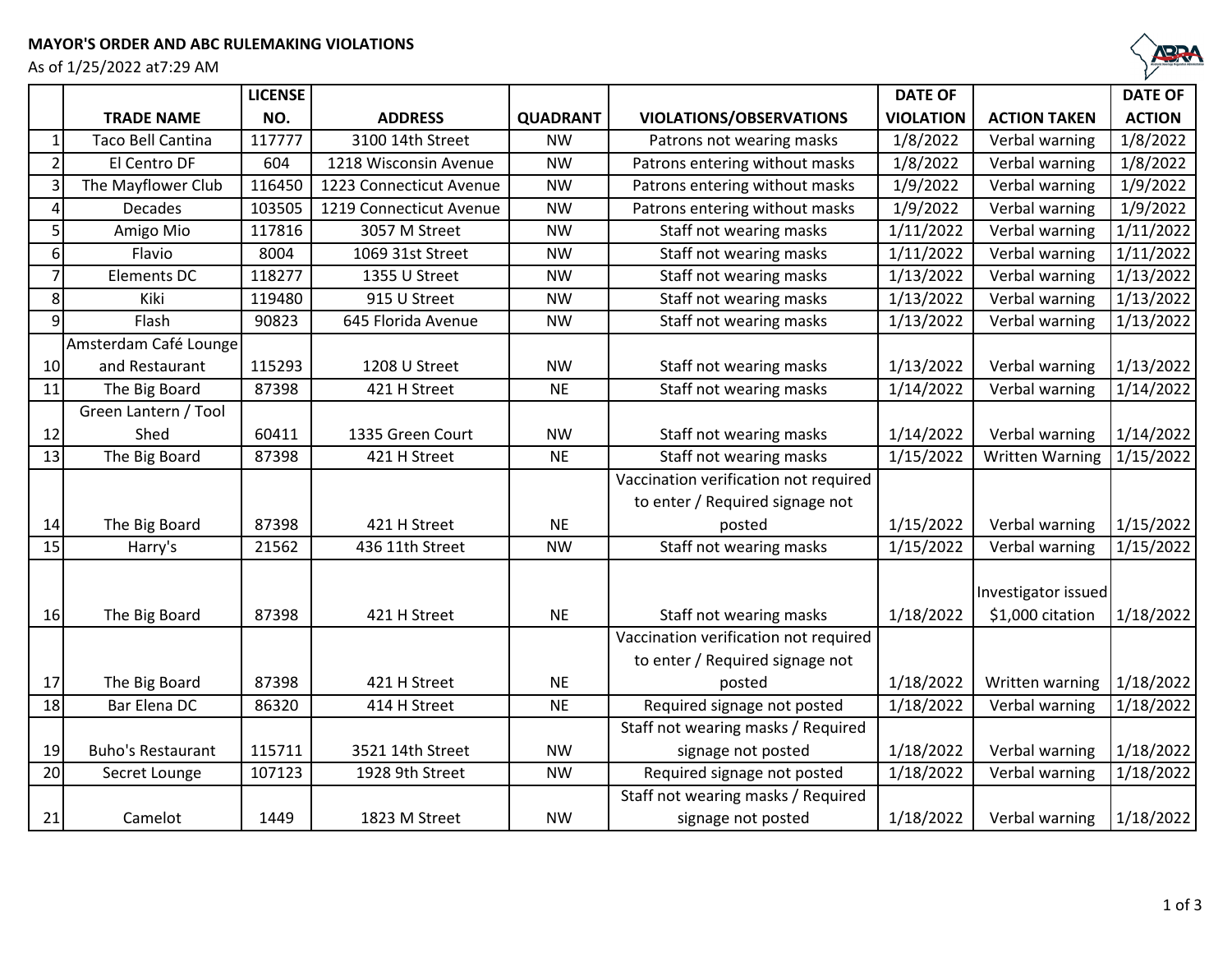## **MAYOR'S ORDER AND ABC RULEMAKING VIOLATIONS**

As of 1/25/2022 at7:29 AM



|    |                          | <b>LICENSE</b> |                         |                 |                                       | <b>DATE OF</b>   |                     | <b>DATE OF</b> |
|----|--------------------------|----------------|-------------------------|-----------------|---------------------------------------|------------------|---------------------|----------------|
|    | <b>TRADE NAME</b>        | NO.            | <b>ADDRESS</b>          | <b>QUADRANT</b> | <b>VIOLATIONS/OBSERVATIONS</b>        | <b>VIOLATION</b> | <b>ACTION TAKEN</b> | <b>ACTION</b>  |
|    |                          |                |                         |                 | Staff not wearing masks / Required    |                  |                     |                |
| 22 | Archibald's              | 931            | 1520 K Street           | <b>NW</b>       | signage not posted                    | 1/18/2022        | Verbal warning      | 1/18/2022      |
|    | The Good Guys            |                |                         |                 | Staff not wearing masks / Required    |                  |                     |                |
| 23 | Restaurant               | 899            | 2311 Wisconsin Avenue   | <b>NW</b>       | signage not posted                    | 1/18/2022        | Verbal warning      | 1/18/2022      |
|    |                          |                |                         |                 |                                       |                  |                     |                |
|    |                          |                |                         |                 | Staff not wearing masks / Vaccination |                  |                     |                |
|    |                          |                |                         |                 | verification not required to enter /  |                  | Investigator issued |                |
| 24 | The Big Board            | 87398          | 421 H Street            | <b>NE</b>       | Required signage not posted           | 1/20/2022        | \$1,000 citation    | 1/20/2022      |
| 25 | Café Citron              | 60138          | 1343 Connecticut Avenue | <b>NW</b>       | Staff not wearing masks               | 1/20/2022        | Verbal warning      | 1/20/2022      |
| 26 | Bar Elena DC             | 86320          | 414 H Street            | <b>NE</b>       | Staff not wearing masks               | 1/21/2022        | Verbal warning      | 1/21/2022      |
|    |                          |                |                         |                 |                                       |                  |                     |                |
|    | Mythology, Lore, & Dirty |                |                         |                 | Staff not wearing masks / Vaccination |                  |                     |                |
| 27 | Water/Beetle House DC    | 95033          | 816 H Street            | <b>NE</b>       | verification not required to enter    | 1/21/2022        | Verbal warning      | 1/21/2022      |
| 28 | H Street Country Club    | 76649          | 1335 H Street           | <b>NE</b>       | Staff not wearing masks               | 1/21/2022        | Verbal warning      | 1/21/2022      |
|    |                          |                |                         |                 | Vaccination verification not required |                  |                     |                |
|    | Pearl Dive Oyster        |                |                         |                 | to enter/ID not checked of patrons    |                  |                     |                |
| 29 | Palace/Blackjack         | 85382          | 1216 14th Street        | <b>NW</b>       | over 18 years of age                  | 1/22/2022        | Verbal warning      | 1/22/2022      |
|    |                          |                |                         |                 | Vaccination verification not required |                  |                     |                |
| 30 | Red Lounge               | 76011          | 2013 14th Street        | <b>NW</b>       | to enter                              | 1/22/2022        | Verbal warning      | 1/22/2022      |
|    |                          |                |                         |                 |                                       |                  | A case will be      |                |
|    |                          |                |                         |                 | Staff not wearing masks / Vaccination |                  | drafted for ABC     |                |
| 31 | The Big Board            | 87398          | 421 H Street            | <b>NE</b>       | verification not required to enter    | 1/22/2022        | Board review        | 1/22/2022      |
| 32 | Café Citron              | 60138          | 1343 Connecticut Avenue | <b>NW</b>       | Staff not wearing masks               | 1/22/2022        | Written warning     | 1/22/2022      |
| 33 | Mirror Lounge            | 111950         | 1920 9th Street         | <b>NW</b>       | Staff not wearing masks               | 1/22/2022        | Verbal warning      | 1/22/2022      |
|    |                          |                |                         |                 |                                       |                  |                     |                |
|    |                          |                |                         |                 | Staff not wearing masks / Vaccination |                  |                     |                |
|    |                          |                |                         |                 | verification not required to enter /  |                  |                     |                |
| 34 | <b>Empire Lounge</b>     | 110702         | 1909 9th Street         | <b>NW</b>       | Patrons entering without masks        | 1/23/2022        | Verbal warning      | 1/23/2022      |
| 35 | <b>Buho's Restaurant</b> | 115711         | 3521 14th Street        | <b>NW</b>       | Staff not wearing masks               | 1/24/2022        | Written warning     | 1/24/2022      |
| 36 | El Nuevo Migueleno       | 75403          | 1721 Columbia Road      | <b>NW</b>       | Staff not wearing masks               | 1/24/2022        | Verbal warning      | 1/24/2022      |